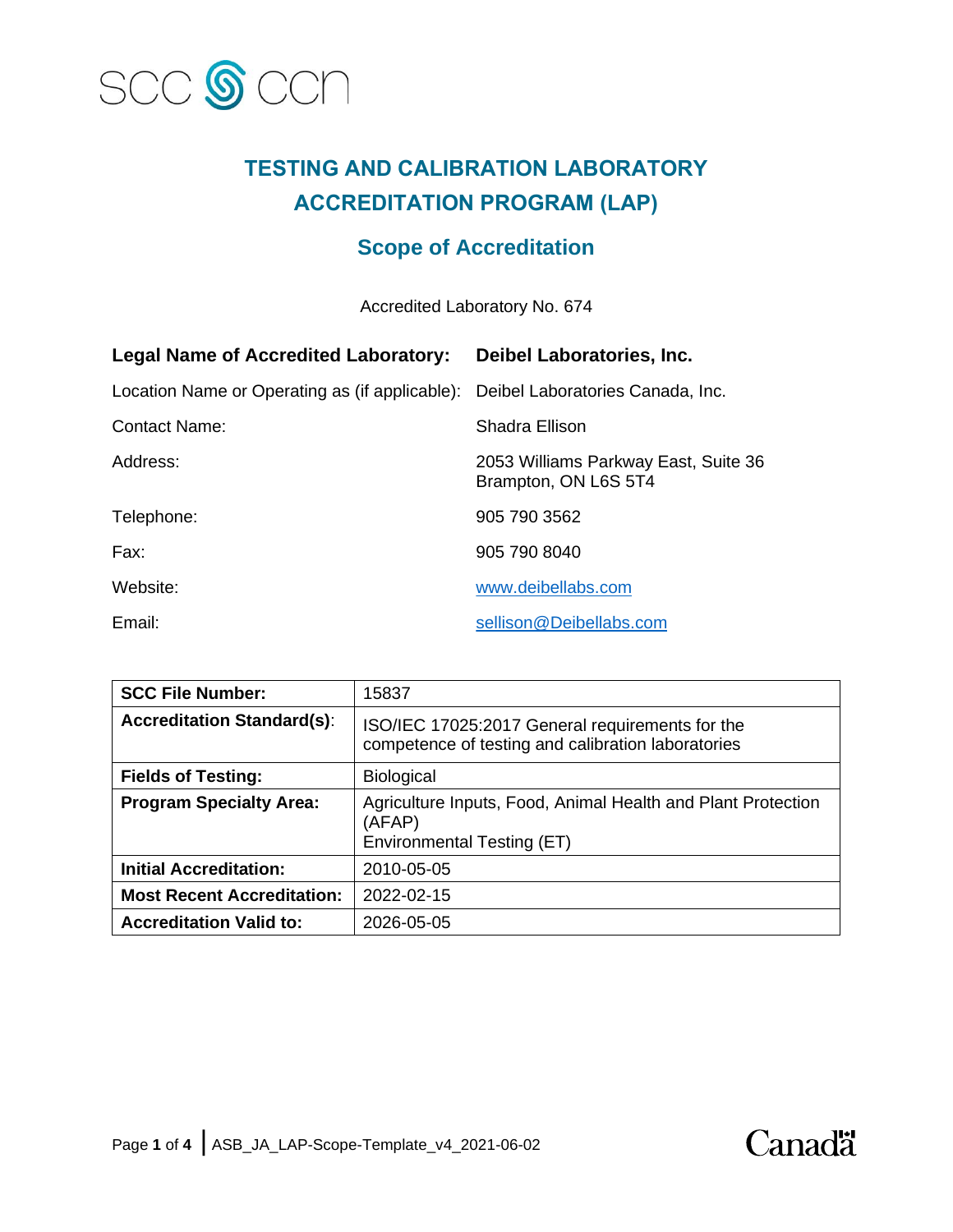

### **ANIMAL AND PLANTS (AGRICULTURE)**

#### **Foods and Edible Products (Human and Animal Consumption):**

| <b>DLI-SOP-1600</b> | Recovery and Confirmation of Salmonella by modified BAM [Modified FDA/BAM         |
|---------------------|-----------------------------------------------------------------------------------|
|                     | Ch. 5]                                                                            |
| <b>DLI-SOP-1601</b> | Isolation and Identification of Salmonella from Foods and Environmental           |
|                     | Samples [MFHPB-20]                                                                |
| <b>DLI-SOP-1611</b> | The Qualicon Bax® System Method for the detection of Salmonella in a variety of   |
|                     | food and environmental samples [MFLP-29]                                          |
| <b>DLI-SOP-1612</b> | Detection of Salmonella species by the BAX® Real-Time PCR Assay [AOAC official    |
|                     | Method 2013.02 and AOAC RI 081201]                                                |
| <b>DLI-SOP-1616</b> | Detection of Salmonella by VIDAS Immunoassay [AOAC 2004.03]                       |
| <b>DLI-SOP-1617</b> | Detection of Salmonella spp. In Foods by the Vidas SLM™ Method [MFHPB-24]         |
| <b>DLI-SOP-2100</b> | Detection and Speciation of Listeria by FDA-BAM [FDA/BAM Ch. 10]                  |
|                     | Except for: Meat, poultry, eggs                                                   |
| <b>DLI-SOP-2101</b> | Isolation of Listeria monocytogenes and other Listeria spp. from foods and        |
|                     | environmental samples [MFHPB-30]                                                  |
| <b>DLI-SOP-2108</b> | Detection and speciation of Listeria by the BAX® Real-Time PCR Assay [AOAC RI#    |
|                     | 081401]                                                                           |
| <b>DLI-SOP-2109</b> | BAX® System PCR Assay for Screening Genus Listeria [AOAC RI 030502]               |
| <b>DLI-SOP-2110</b> | The Detection of Listeria Species from Environmental Surfaces Using the Dupont    |
|                     | Qualicon BAX® System Method and Direct Plating [MFLP-15]                          |
| <b>DLI-SOP-2112</b> | The Qualicon Bax® System method for the detection of Listeria monocytogenes in a  |
|                     | variety of food [MFLP-28]                                                         |
| <b>DLI-SOP-2113</b> | Detection of Listeria monocytogenes by the BAX® Real-Time PCR Assay [AOAC RI#     |
|                     | 121402]                                                                           |
| <b>DLI-SOP-2116</b> | Detection of Listeria by VIDAS Immunoassay [AOAC 2004.06]                         |
| <b>DLI-SOP-2117</b> | Detection of Listeria spp. in foods and environmental samples by the VIDAS        |
|                     | Listeria™ method [MFHPB-29]                                                       |
| <b>DLI-SOP-2118</b> | Detection of Listeria monocytogenes by VIDAS Immunoassay [AOAC 2004.02]           |
| <b>DLI-SOP-2119</b> | Detection of Listeria monocytogenes in foods by the VIDAS LMO 2™ method [MFLP-    |
|                     | 33]                                                                               |
|                     | Except for: Fermented, other and cured/smoked food typed of the ready-to-eat meat |
|                     | and poultry category                                                              |
| <b>DLI-SOP-2600</b> | BAX® System Real-Time PCR Assay for E. coli O157:H7 Screening [AOAC-RI#           |
|                     | 031002 (Real-Time E. coli O157:H7)]                                               |
| <b>DLI-SOP-2602</b> | Detection of Escherichia coli O157:H7 in Select Foods using the BAX® System E.    |
|                     | coli O157:H7 MP [MFLP-30]                                                         |
| <b>DLI-SOP-2614</b> | Detection of E. coli O157:H7 with the Neogen Reveal 20-hour assay [AOAC 2000.14]  |
| <b>DLI-SOP-2952</b> | Isolation and enumeration of the Bacillus cereus group in foods [mflp-42]         |
| <b>DLI-SOP-3250</b> | Standard Plate Count [Modified AOAC 966.23; FDA/BAM Ch. 3]                        |
| <b>DLI-SOP-3251</b> | Determination of the Aerobic Colony Count in Foods [MFHPB-18]                     |

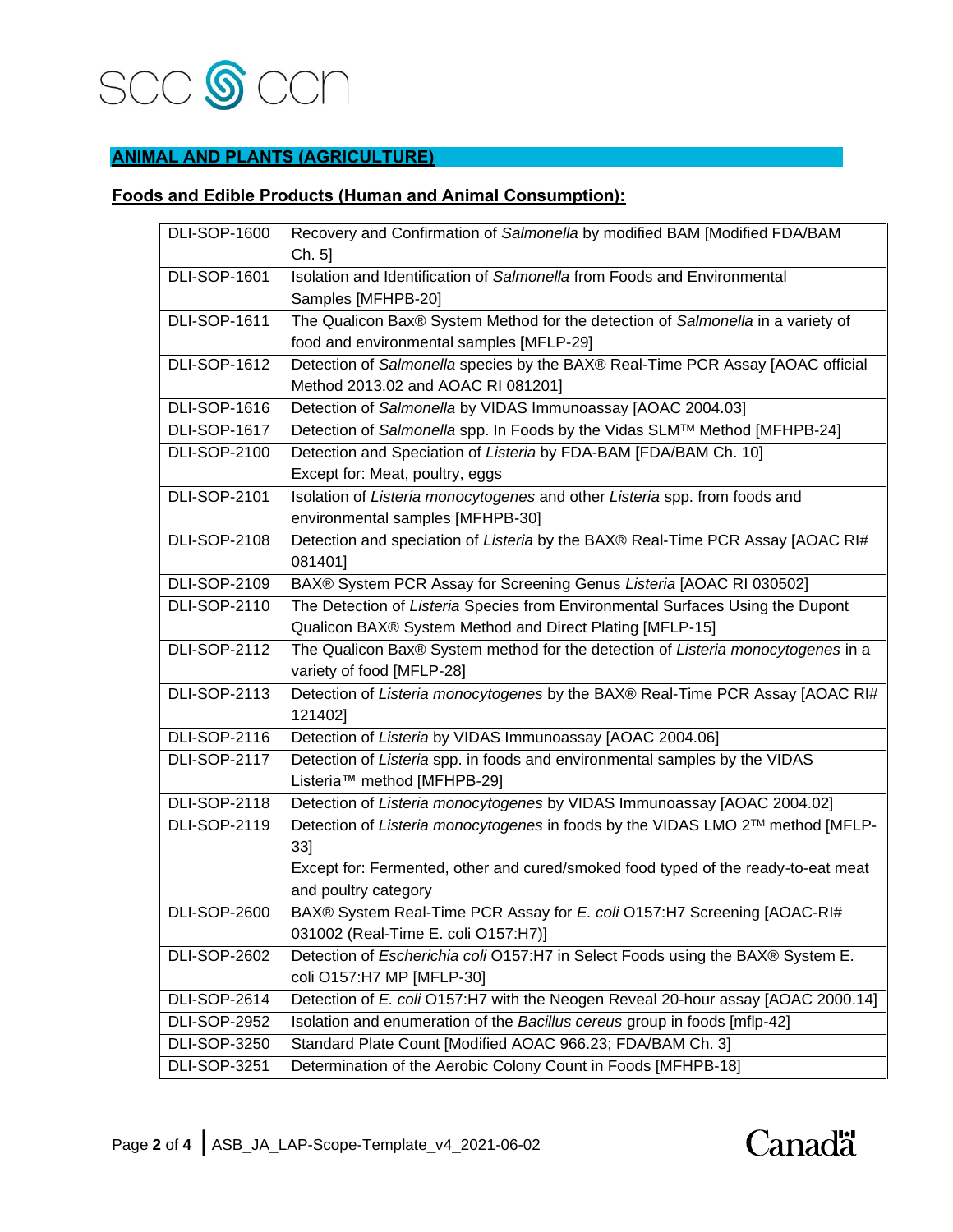

| <b>DLI-SOP-3256</b> | Enumeration of KF Enterococci (formerly referred to as Fecal Streptococci) [CMMEF<br>5 <sup>th</sup> ed. Ch. 10] |
|---------------------|------------------------------------------------------------------------------------------------------------------|
| <b>DLI-SOP-3260</b> | Enterobacteriaceae - Plate Count [CMMEF 5th ed. Ch. 9]                                                           |
| <b>DLI-SOP-3261</b> | Enumeration Of Enterobacteriaceae Species In Food And Environmental Samples                                      |
|                     | Using 3m™ Petrifilm™ Enterobacteriaceae Count Plates [MFLP-09]                                                   |
| <b>DLI-SOP-3650</b> | Quantitative detection of Coliforms by the 3-tube MPN                                                            |
| <b>DLI-SOP-3651</b> | Enumeration of Coliforms, Faecal Coliforms and of Escherichia coli in Foods using                                |
|                     | the MPN Method [MFHPB-19]                                                                                        |
| <b>DLI-SOP-3657</b> | Enumeration of Coliforms using Violet Red Bile Agar [FDA/BAM Ch. 4]                                              |
| <b>DLI-SOP-3658</b> | Determination of Coliforms In Foods Using Violet Red Bile Agar [MFHPB-31]                                        |
| <b>DLI-SOP-3667</b> | Quantitative Detection of E. coli by the 3-tube MPN                                                              |
| <b>DLI-SOP-3671</b> | Enumeration of E. coli with Violet Red Bile Agar with 4 methyl-umbelliferyl-beta-D-                              |
|                     | glucuronide(MUG) [FDA/BAM Ch.4]                                                                                  |
| <b>DLI-SOP-3682</b> | Enumeration of E. coli and/or Coliforms using the 3M Petrifilm (EC) [AOAC 991.14]                                |
| <b>DLI-SOP-3683</b> | Enumeration of E. coli And Coliforms In Food Products And Food Ingredients Using                                 |
|                     | 3M™ Petrifilm™ E. coli Count Plates [MFHPB-34]                                                                   |
| <b>DLI-SOP-4150</b> | Quantitative detection of coagulase-positive Staphylococcus species [Modified AOAC                               |
|                     | 975.55; FDA BAM Ch.12]                                                                                           |
| <b>DLI-SOP-4151</b> | Enumeration of Staphylococcus aureus in Foods [MFHPB-21]                                                         |
| <b>DLI-SOP-4250</b> | Enumeration of Yeast and Mold by Pour Plate [FDA/BAM Ch. 18]                                                     |
| <b>DLI-SOP-4252</b> | Enumeration of Yeasts and Moulds in Foods [MFHPB-22]                                                             |
| <b>DLI-SOP-4255</b> | Yeast and Mold Counts In Foods, Hydrophobic Grid Membrane Filter (ISO-GRID)                                      |
|                     | Method Using YM-11 Agar [AOAC 995.21]                                                                            |
| <b>DLI-SOP-4350</b> | Enumeration of Lactic Acid Bacteria [ CMMEF Ch19 ]                                                               |
| <b>DLI-SOP-7751</b> | Detection of Food Allergens by S-ELISA Method [Neogen Veratox]                                                   |

Number of Scope Listings: 41

#### **Notes:**

**AOAC**: Official Methods of Analysis of the Association of Analytical Community (USA), current edition

**CMMEF**: Compendium of Methods for the Microbiological Examination of Foods

**DLI**: Deibel Laboratories Inc.

**FDA/BAM**: Food and Drug Administration Bacteriological Analytical Manual (USA)

**MFHPB**: Microbiological Analysis of Foods Health Products and Food Branch, Health Canada Compendium of Analytical Methods

**MFLP**: Microbiological Analysis of Foods Lab Procedures, Health Canada Compendium of Analytical Methods